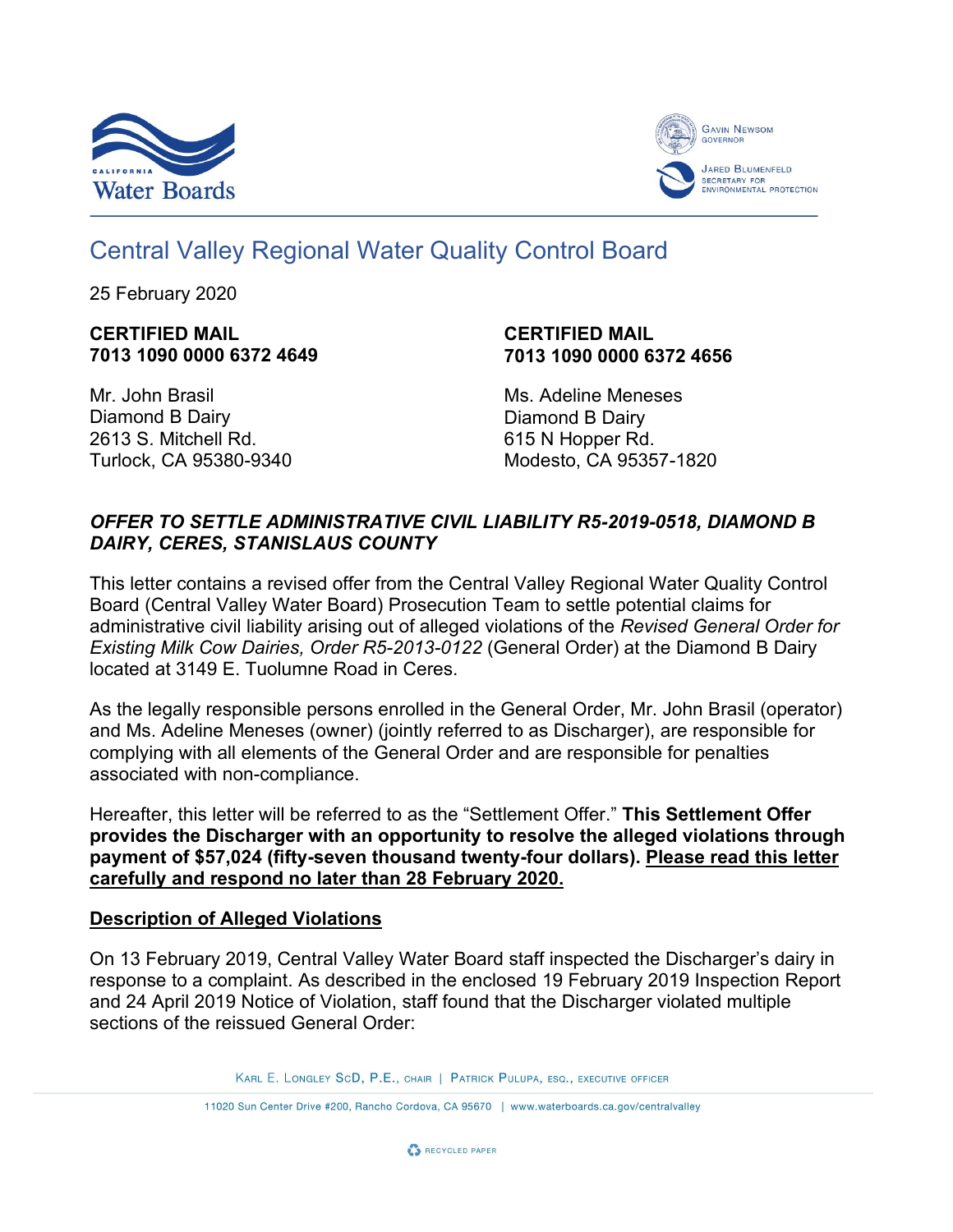- Wastewater had been applied to cropland at a time when it was not needed for crop irrigation or nutrient recycling, and at a time when the soil was already saturated by rainfall (violations of Prohibition A.9; Attachment C, Technical Specification V.C.2; and Attachment C, Technical Specification V.C.1).
- Rainwater mixed with silage leachate and manure was draining from the dairy to a neighbor's orchard property (violation of Prohibition A.8).
- Rainwater was ponding in the corrals. The corrals were not graded and had no drainage system to direct corral runoff to the storage lagoon (violation of Production Area Specification D.6).
- Manure was stored partly on concrete and partly on bare ground. Manure leachate was draining to cropland instead of a storage lagoon (violation of Production Area Specification D.6).
- The 2017 Annual Report shows that the Discharger had not exported nor land applied solid manure, in contrast to the Nutrient Management Plan which states solid manure, equivalent to 157,699 pounds of nitrogen, will be exported annually (violation of Land Application Specification E.2 and 5.a).
- The application of wastewater to saturated cropland is contrary to the Discharger's Nutrient Management Plan.

The Discharger submitted a Priority Reporting of Significant Events (PROSE) report stating that during an irrigation event on 5 February 2019, a dairy employee mistakenly turned on the bottom lagoon pump instead of the top lagoon pump. A large slug of lagoon solids was discharged to cropland in addition to the wastewater. The Discharger estimates that 216,000 gallons of wastewater/solids was applied to the field. The Discharger's PROSE report includes weather data showing that in the seven days prior to the discharge, there was rainfall every day of those seven days, for a total of 0.95" of rain. Although the Discharger states that the 5 February 2019 discharge was an irrigation event, the rainfall records show otherwise. The Discharger had a similar discharge event in February 2018 and at the time assured Water Board staff that he would take steps to prevent a recurrence.

# **Statutory Liability**

Pursuant to Section 13350 of the California Water Code, the Discharger is liable for administrative civil liabilities of up to \$5,000 per violation for each day in which the violation occurs or up to \$10 per gallon discharged. The statutory minimum civil liability is \$100 per day. The State Water Resources Control Board's *Water Quality Enforcement Policy* (Enforcement Policy) states that the minimum penalty is to be the economic benefit plus 10%. For the violations described in the attachments, the maximum potential liability for the violations is \$2,160,000 and the minimum liability is \$33,674.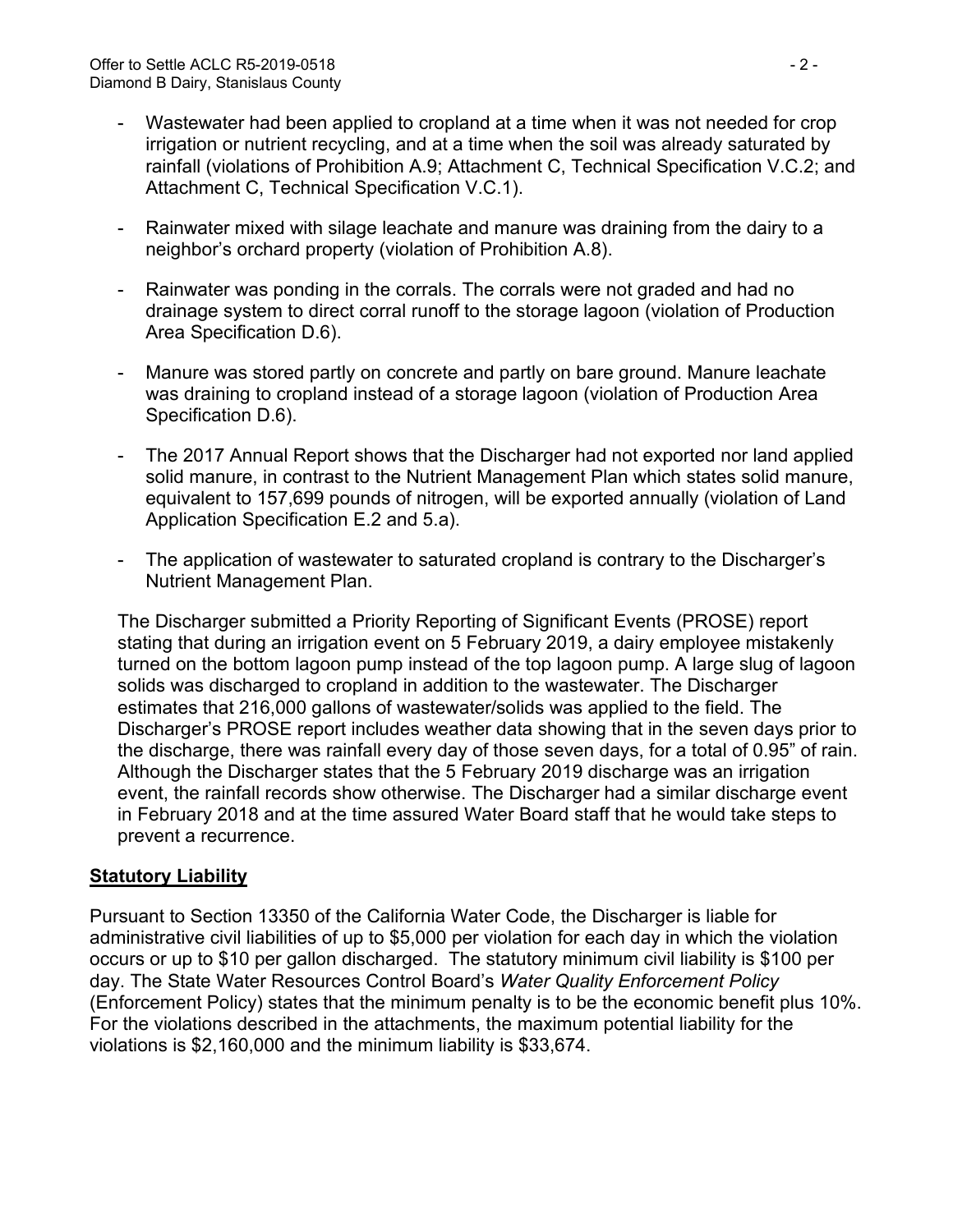#### **Proposed Settlement Offer**

**The Central Valley Water Board's Prosecution Team proposes to resolve the violation(s) with this Settlement Offer of \$57,024.** This Settlement Offer was determined based on an assessment of the factors set forth in Water Code section 13327 using the penalty methodology set forth in the Enforcement Policy. The enclosed "Penalty Calculation Methodology" describes in detail how the penalty amount was calculated. The penalty has been adjusted based on information provided through the course of settlement negotiations due to consideration of evidentiary issues and equitable factors. The Prosecution Team believes that the proposed resolution of the alleged violations is fair and reasonable, fulfills the Central Valley Water Board's enforcement objectives, and is in the best interest of the public.

Should the Discharger choose *not* to accept this Settlement Offer, please be advised that the Prosecution Team reserves the right to seek a higher liability amount, up to the maximum allowed by statute, either through issuance of a formal administrative civil liability complaint or by referring the matter to the Attorney General's Office. The Prosecution Team also reserves the right to conduct additional investigation, including issuance of investigation orders and/or subpoenas to determine the number of gallons discharged and whether additional violations occurred. Any additional violations and gallons of discharge subjecting the Discharger to liability may be included in a formal enforcement action. The Discharger can avoid the risks inherent in a formal enforcement action and settle the alleged violations by accepting this Settlement Offer. Please note that the Settlement Offer does not address liability for any violation that is not specifically identified in the attached inspection report.

# **Options for Responding to the Settlement Offer**

#### **Option A: Accept the Offer**

If the Discharger chooses to accept this Settlement Offer, then the enclosed *Acceptance of Settlement Offer and Waiver of Right to Hearing (Acceptance and Waiver)* shall be completed and submitted no later than **28 February 2020** to the following address:

Central Valley Regional Water Quality Control Board 11020 Sun Center Drive, Suite 200 Rancho Cordova, CA 95670 Attention: Robert Busby

**Important!** - Upon receipt of the *Acceptance and Waiver*, this settlement will be publicly noticed for a 30-day comment period. If no substantive comments are received within the 30 days, the Prosecution Team will ask the Central Valley Water Board's Executive Officer to formally endorse the *Acceptance and Waiver* as an order of the Central Valley Water Board. An invoice will then be mailed to the Discharger requiring payment of the administrative civil liability within 30 days of the date of the invoice.

If, however, substantive comments are received in opposition to this settlement and/or the Executive Officer declines to accept the settlement, then the Settlement Offer may be withdrawn. In this case, the Discharger will be notified and the Discharger's waiver pursuant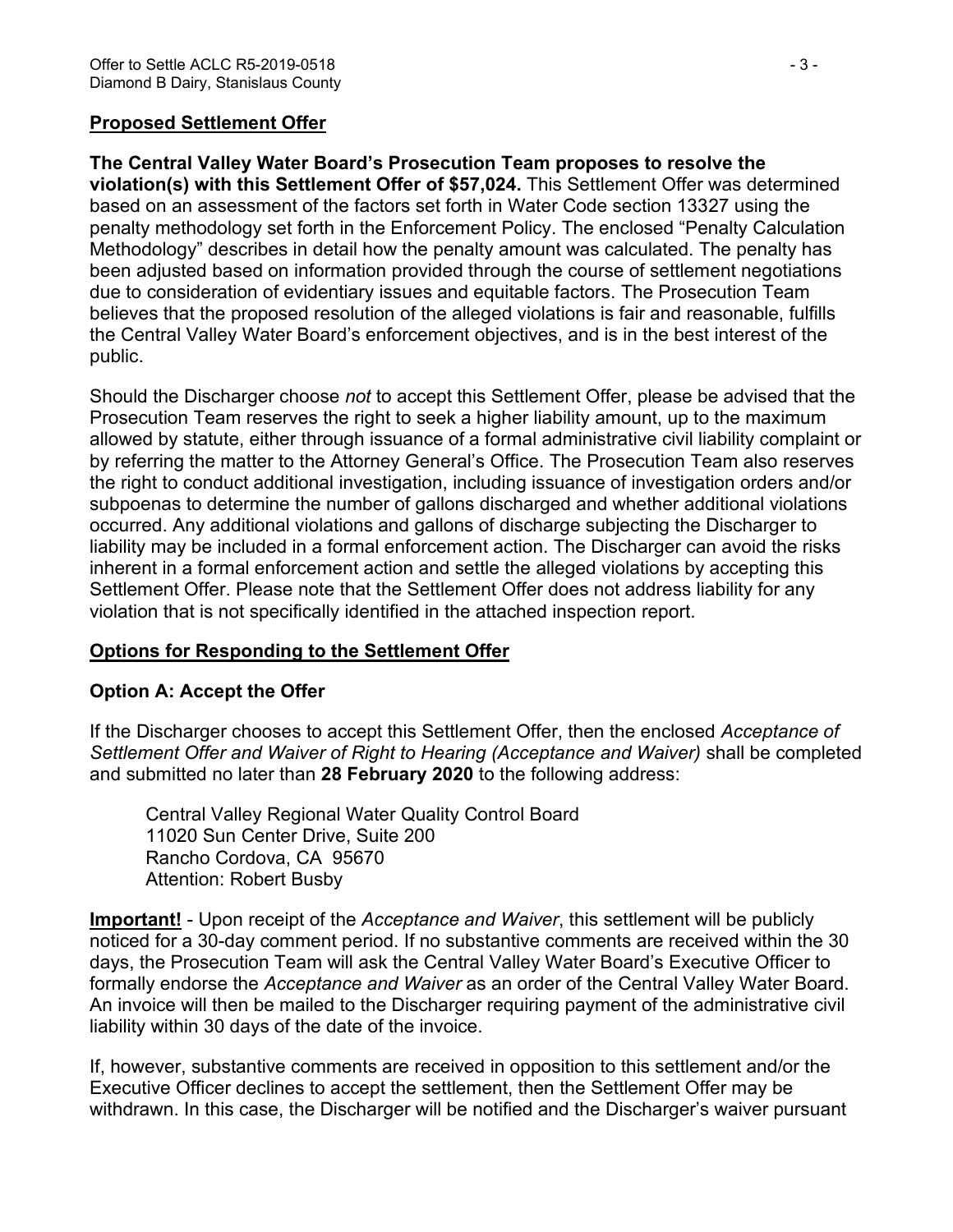to the *Acceptance and Waiver* will also be treated as withdrawn. The unresolved violations will be addressed in a formal enforcement action. An administrative civil liability complaint may be issued, and the matter may be set for a hearing.

# **Option B: Contest the Alleged Violations**

If the Discharger wishes to contest the violations or the methodology used to calculate the proposed liability, it must submit a written response identifying the basis for the challenge, including any evidence to support its claims. The Discharger's response must be received by the Central Valley Water Board no later than **28 February 2020**. The Prosecution Team will evaluate the Discharger's basis for a challenge and may seek clarifying information or schedule an in-person meeting. The Prosecution Team will inform the Discharger whether a reduction in the settlement amount is warranted, or whether the original settlement amount is appropriate. The Discharger will be provided a final opportunity to accept the revised/original settlement amount before proceeding to formal enforcement.

# **Option C: Reject Offer**

If the Discharger chooses to reject this Settlement Offer and/or does not complete and return the *Acceptance and Waiver* by the due date, the Discharger should expect that the Prosecution Team will conduct further investigation of the violations, issue an administrative civil liability complaint, and schedule a hearing. The Discharger will receive notice of any deadlines associated with that action. As previously stated, in such an action, the liability amount sought and/or imposed may exceed the liability amount set forth in this Settlement Offer.

If you have any questions about this settlement offer, please contact Catherine Hawe at [Catherine.Hawe@waterboards.ca.gov](mailto:Catherine.Hawe@waterboards.ca.gov) or 916-322-3538.

*ORIGINAL SIGNED BY*

Clay Rodgers Assistant Executive Officer

Enclosures:

- Acceptance of Settlement Offer and Waiver of Right to a Hearing
- Penalty Calculation Methodology
- 19 February 2019 Inspection Report, 24 April 2019 Notice of Violation, and PROSE submitted by Discharger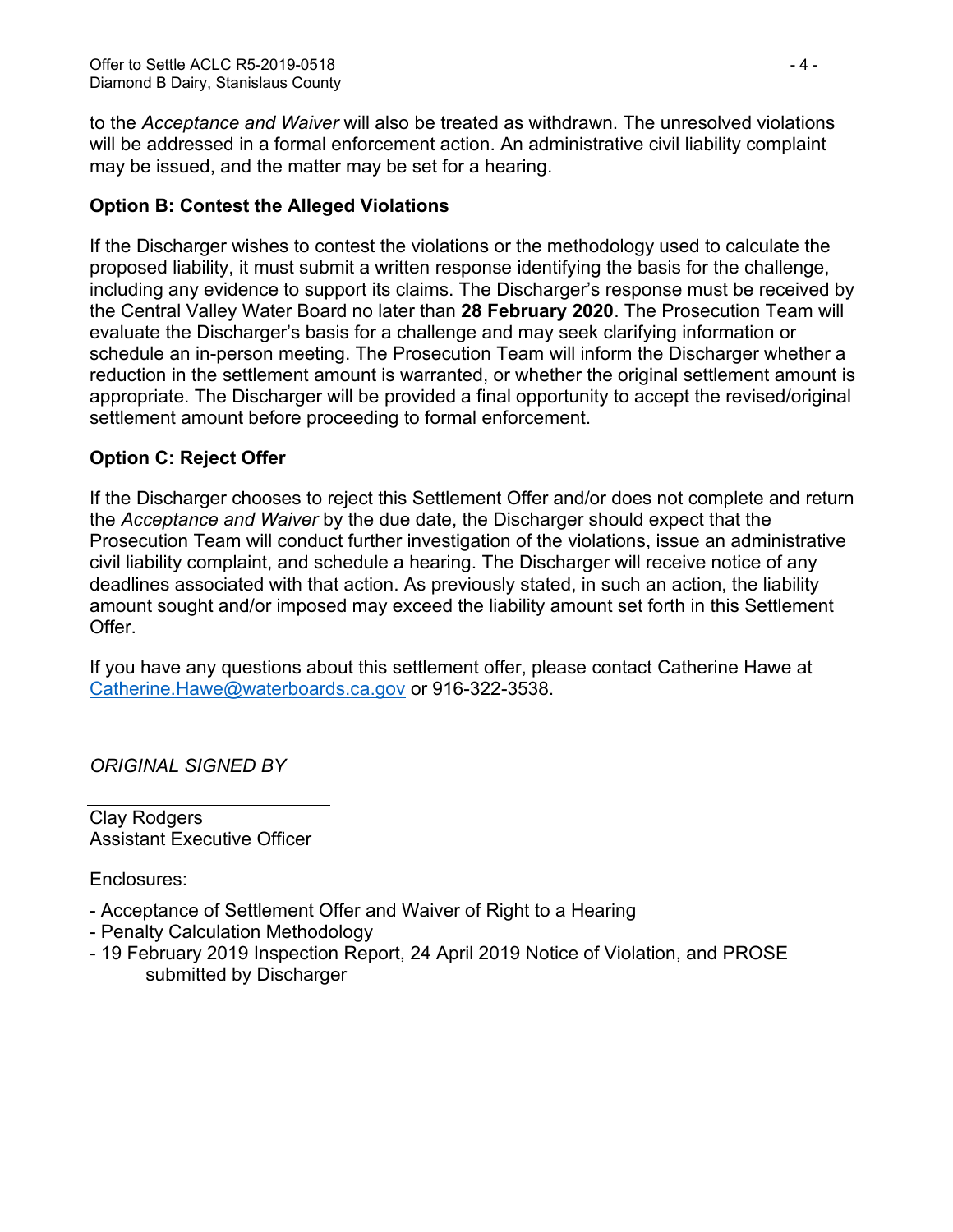#### *ORDER NO. R5-2019-0518 ACCEPTANCE OF SETTLEMENT OFFER AND WAIVER OF RIGHT TO A HEARING FOR JOHN BRASIL AND ADELINE MENESSES DIAMOND B DAIRY STANISLAUS COUNTY*

By signing below and returning this *Acceptance of Settlement Offer and Waiver of Right to Hearing (Acceptance and Waiver)* to the Central Valley Water Board, John Brasil and Adeline Meneses (referred to jointly as Discharger) hereby accept the Settlement Offer described in the letter dated 21 February 2020 and titled *Offer to Settle Administrative Civil Liability, Diamond B Dairy, Ceres, Stanislaus County* and waives the right to a hearing before the Central Valley Water Board to dispute the alleged violations described in the Settlement Offer and its enclosures.

The Discharger agrees that the Settlement Offer shall serve as a complaint pursuant to Article 2.5 of the Water Code and that no separate complaint is required for the Central Valley Water Board to assert jurisdiction over the alleged violations. The Discharger agrees to perform the following:

- Pay an administrative civil liability in the sum of **\$57,024** (fifty-seven thousand twentyfour dollars) by cashier's check or certified check made payable to the *"State Water Resources Control Board Waste Discharge Permit Fund"*. This payment shall be deemed payment in full of any civil liability pursuant to Water Code section 13350 that might otherwise be assessed for violations described in the Settlement Offer and its enclosures.
- Fully comply with the conditions of the *Revised General Order for Existing Milk Cow Dairies, Order R5-2013-0122* (General Order) at the dairy located at 3149 E. Tuolumne Road in Ceres.

The Discharger understands that by signing this *Acceptance and Waiver*, the Discharger has waived its right to contest the allegations in the Settlement Offer and the civil liability amount for the alleged violation(s). The Discharger understands that this *Acceptance and Waiver* does not address or resolve any liability for any violation not specifically identified in the Settlement Offer and its enclosures.

Upon execution by the Discharger, the *Acceptance and Waiver* shall be returned to the following address:

Central Valley Regional Water Quality Control Board 11020 Sun Center Drive, Suite 200 Rancho Cordova, CA 95670 Attention: Robert Busby

The Discharger understands that the Prosecution Team will publish notice of and provide at least 30 days for public comment on this proposed resolution of an enforcement action. Accordingly, this *Acceptance and Waiver*, prior to being formally endorsed by the Central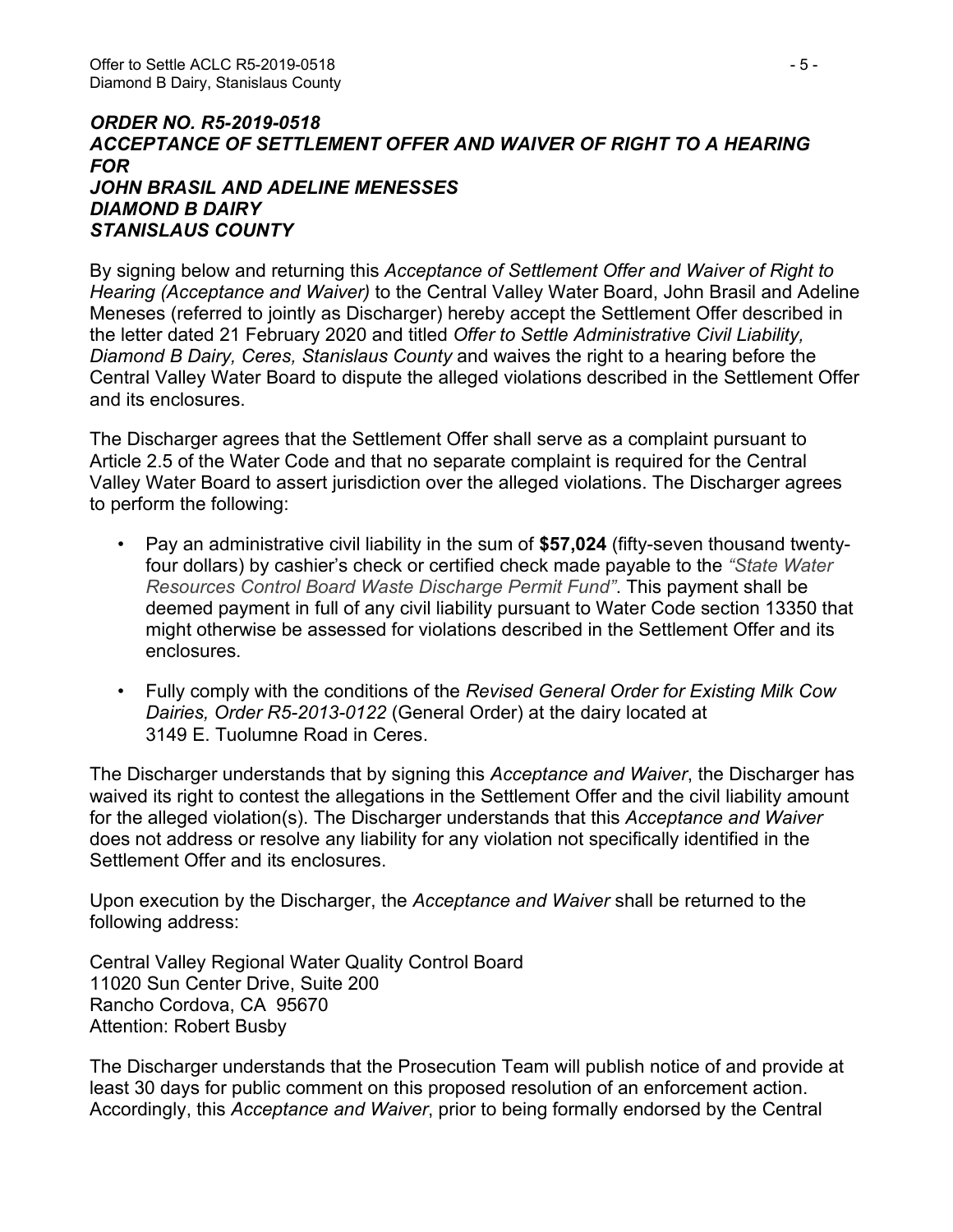Valley Water Board Executive Officer (acting as head of the Advisory Team), will be published for public comment.

If no comments are received within the notice period that cause the Prosecution Team to reconsider the Settlement Offer, then the Prosecution Team will present this *Acceptance and Waiver* to the Central Valley Water Board's Executive Officer for formal endorsement on behalf of the Central Valley Water Board.

The Discharger understands that if significant comments are received in opposition to the settlement, then the offer may be withdrawn by the Prosecution Team. If the Settlement Offer is withdrawn, then the Discharger will be notified and the Discharger's waiver pursuant to the *Acceptance and Waiver* will also be treated as withdrawn. The unresolved violation(s) will be addressed in a formal enforcement action. An administrative civil liability complaint may be issued, and the matter may be set for a hearing.

The Discharger understands that once this *Acceptance and Waiver* is formally endorsed and an Order Number is inserted, then the full payment is a condition of this *Acceptance and Waiver*. An invoice will be sent upon endorsement, and full payment will be due within 30 days of the date of the invoice.

I hereby affirm that I am duly authorized to act on behalf of and to bind the Discharger in the making and giving of this *Acceptance and Waiver*.

Diamond B Dairy

| By: <b>ORIGINAL SIGNED BY JOHN BRASIL</b>                                                        |
|--------------------------------------------------------------------------------------------------|
|                                                                                                  |
| Date: 3-6-20                                                                                     |
| IT IS SO ORDERED, pursuant to California Water Code section 13350.                               |
| By: <b>ORIGINAL ELECTRONICALLY SIGNED BY PATRICK PULUPA</b><br>Patrick Pulupa, Executive Officer |

Date: 2020.04.17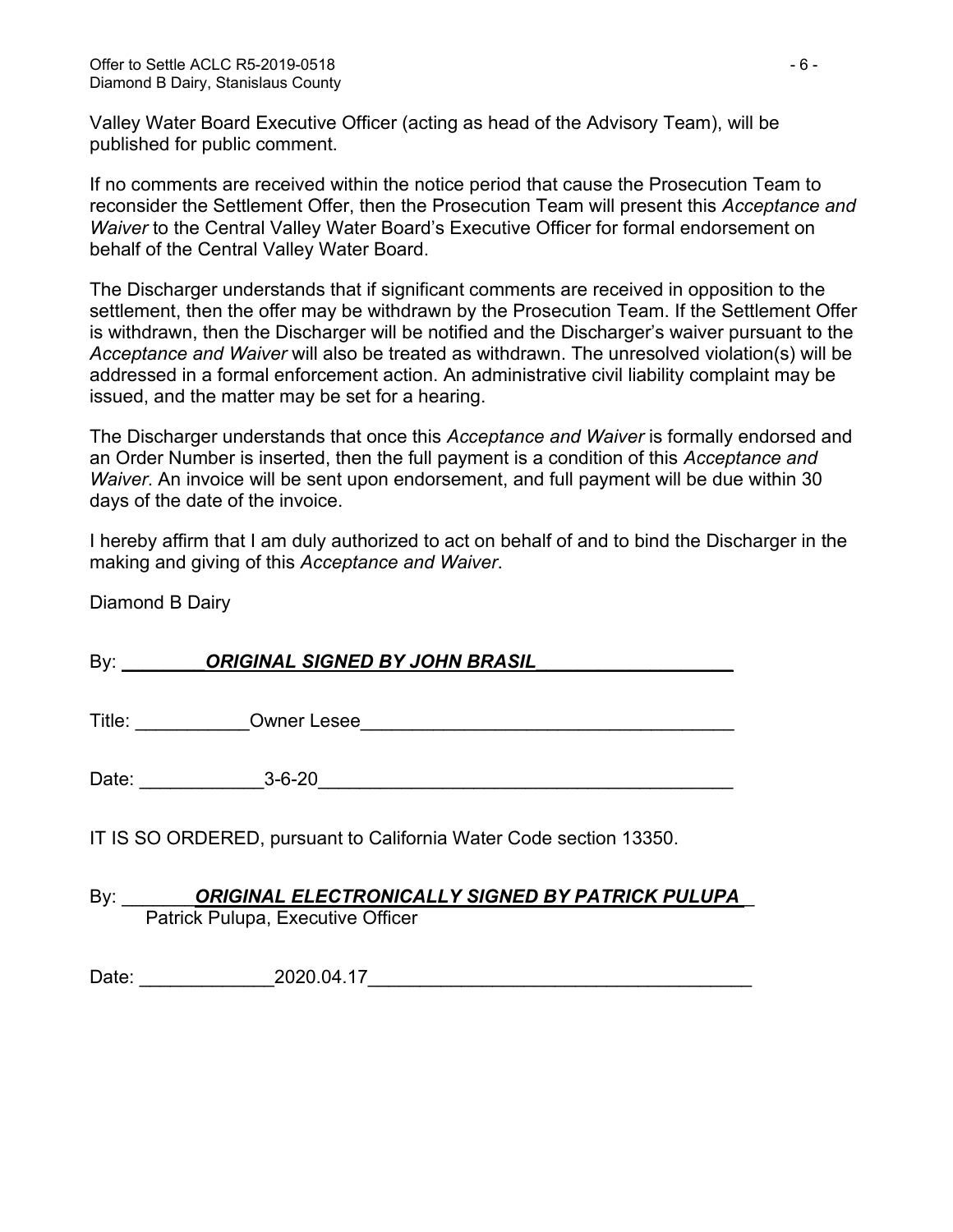#### **PENALTY CALCULATION METHODOLOGY FOR DIAMOND B DAIRY, CERES STANISLAUS COUNTY**

The State Water Board's *Water Quality Enforcement Policy* (Enforcement Policy), adopted in April 2017, establishes a methodology for determining administrative civil liability by addressing the factors that are required to be considered under California Water Code section 13385(e). Each factor of the nine-step approach is discussed below, as is the basis for assessing the corresponding score. [The Enforcement Policy](https://www.waterboards.ca.gov/board_decisions/adopted_orders/resolutions/2017/040417_9_final%20adopted%20policy.pdf) can be found at:

(https://www.waterboards.ca.gov/board\_decisions/adopted\_orders/resolutions/2017/0404 17\_9\_final%20adopted%20policy.pdf).

On 13 February 2019, Central Valley Water Board staff inspected the Diamond B Dairy (Discharger) in response to a complaint. As described in the 19 February 2019 Inspection Report and 24 April 2019 Notice of Violation, staff found that the Discharger violated multiple sections of the reissued General Order:

- Wastewater had been applied to cropland at a time when it was not needed for crop irrigation or nutrient recycling, and at a time when the soil was already saturated by rainfall (violations of Prohibition A.9, Attachment C, Technical Specification V.C.2, and Attachment C, Technical Specification V.C.1).
- Rainwater mixed with silage leachate and manure was draining from the dairy to a neighbor's orchard property (violation of Prohibition A.8).
- Rainwater was ponding in the corrals. The corrals were not graded and had no drainage system to direct corral runoff to the storage lagoon (violation of Production Area Specification D.6).
- Manure was stored partly on concrete and partly on bare ground. Manure leachate was draining to cropland instead of a storage lagoon (violation of Production Area Specification D.6).
- The 2017 Annual Report shows that the Discharger had not exported nor land applied solid manure, in contrast to the Nutrient Management Plan which states solid manure, equivalent to 157,699 pounds of nitrogen, will be exported annually (violation of Land Application Specification E.2 and 5.a).
- The application of wastewater to saturated cropland is contrary to the Discharger's Nutrient Management Plan.

The Discharger submitted a Priority Reporting of Significant Events (PROSE) report stating that during an irrigation event on 5 February 2019, a dairy employee mistakenly turned on the bottom lagoon pump instead of the top lagoon pump. A large slug of lagoon solids was discharged to cropland in addition to the wastewater. The Discharger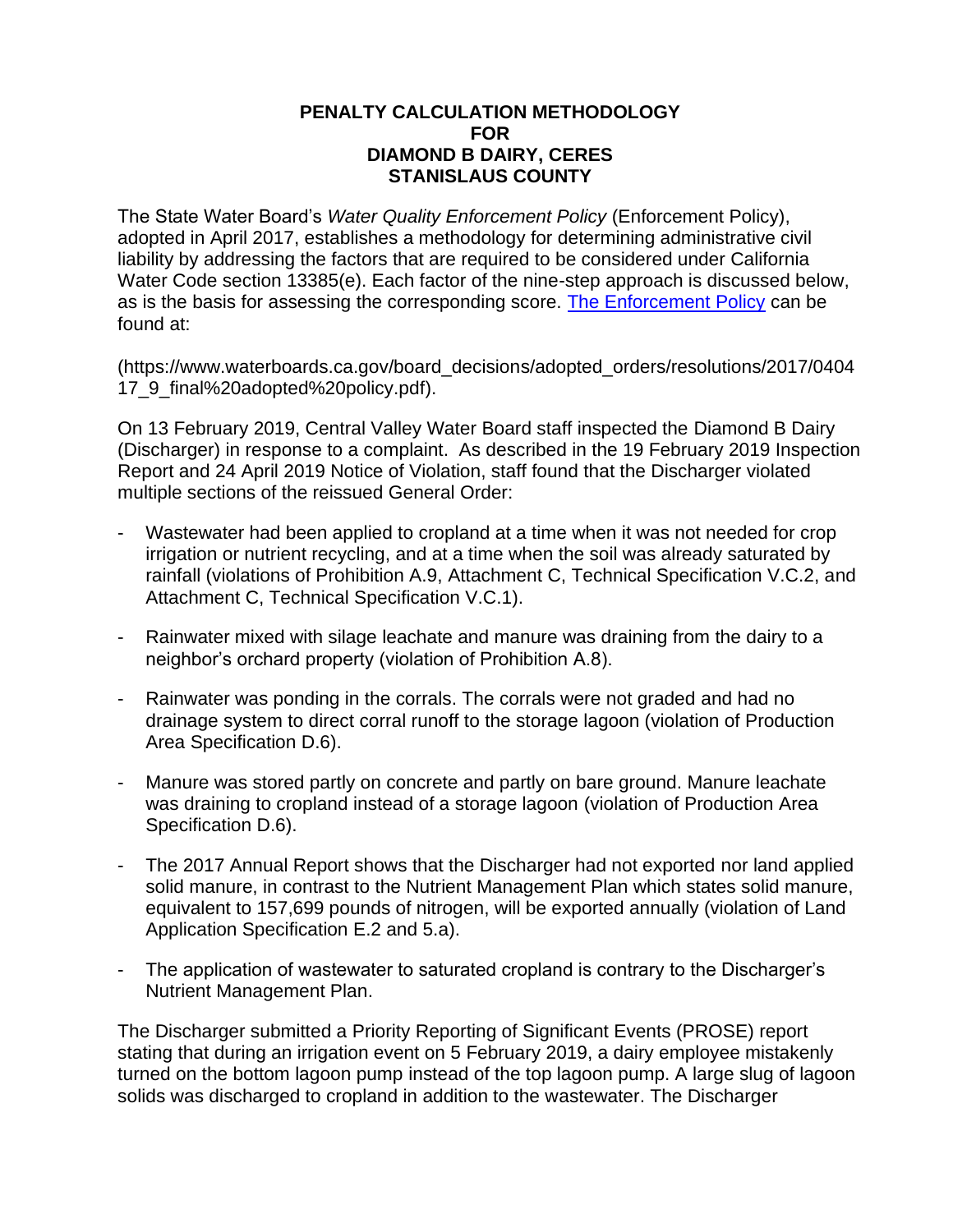estimates that 216,000 gallons of wastewater/solids was applied to the field. The Discharger's PROSE report includes weather data showing that in the seven days prior to the discharge, there was rainfall every day of those seven days, for a total of 0.95" of rain. Although the Discharger states that the 5 February discharge was an irrigation event, the rainfall records show otherwise.

The Discharger had a similar discharge event in February 2018 and at the time assured Water Board staff that he would take steps to prevent a recurrence.

For purposes of settlement, the Prosecution Team has elected to combine all violations of the reissued Dairy General Order into one penalty assessment: the discharge of wastewater to saturated cropland. However, if this matter proceeds to a Board hearing, the Prosecution Team reserves the right to evaluate each violation separately.

| <b>PENALTY FACTOR</b>                                           | <b>VALUE</b>       | <b>DISCUSSION</b>                                                                                                                                                                                                                                                                                                                                                                                                                                                                                                             |
|-----------------------------------------------------------------|--------------------|-------------------------------------------------------------------------------------------------------------------------------------------------------------------------------------------------------------------------------------------------------------------------------------------------------------------------------------------------------------------------------------------------------------------------------------------------------------------------------------------------------------------------------|
| Degree of toxicity<br>of the discharge                          | 3                  | Dairy wastewater contains high levels of<br>suspended solids, pathogenic organisms,<br>nutrients, oxygen-demanding organic compounds,<br>and other pollutants. Untreated and undiluted<br>dairy wastewater poses a direct threat to human<br>and ecological receptors. The nutrients, oxygen<br>demand, and bacteria in dairy wastewater can<br>adversely affect aquatic organisms and can<br>adversely impact groundwater quality. This<br>material poses an above-moderate risk of direct<br>threat to potential receptors. |
| Actual harm or<br>potential for harm<br>to beneficial uses      | $\overline{2}$     | This discharge ponded on cropland. The soil was<br>already saturated from recent rains (0.95" during<br>the previous week) and therefore it is expected<br>that the nutrients in waste migrated through the<br>soil profile toward or into groundwater. If this<br>matter is not settled and proceeds to a Hearing,<br>then staff will reevaluate the potential for harm.<br>For purposes of settlement, staff will use a "below<br>moderate" harm, with a factor of 2.                                                       |
| Susceptibility to<br>cleanup or<br>abatement                    | 1                  | The wastewater ponded in the field. Cleanup or<br>abatement of 50% or more of the material was not<br>be possible.                                                                                                                                                                                                                                                                                                                                                                                                            |
| Per gallon and<br>per day factor for<br>discharge<br>violations | 0.15               | The "Deviation from Requirement" is Moderate<br>because wastewater was pumped to one field and<br>the majority remained in the storage lagoons. The<br>value of 0.15 was determined from Table 1 of the<br>Enforcement Policy.                                                                                                                                                                                                                                                                                                |
| Volume<br>discharged                                            | 216,000<br>gallons | The Discharger reported that this volume was<br>discharged to cropland.                                                                                                                                                                                                                                                                                                                                                                                                                                                       |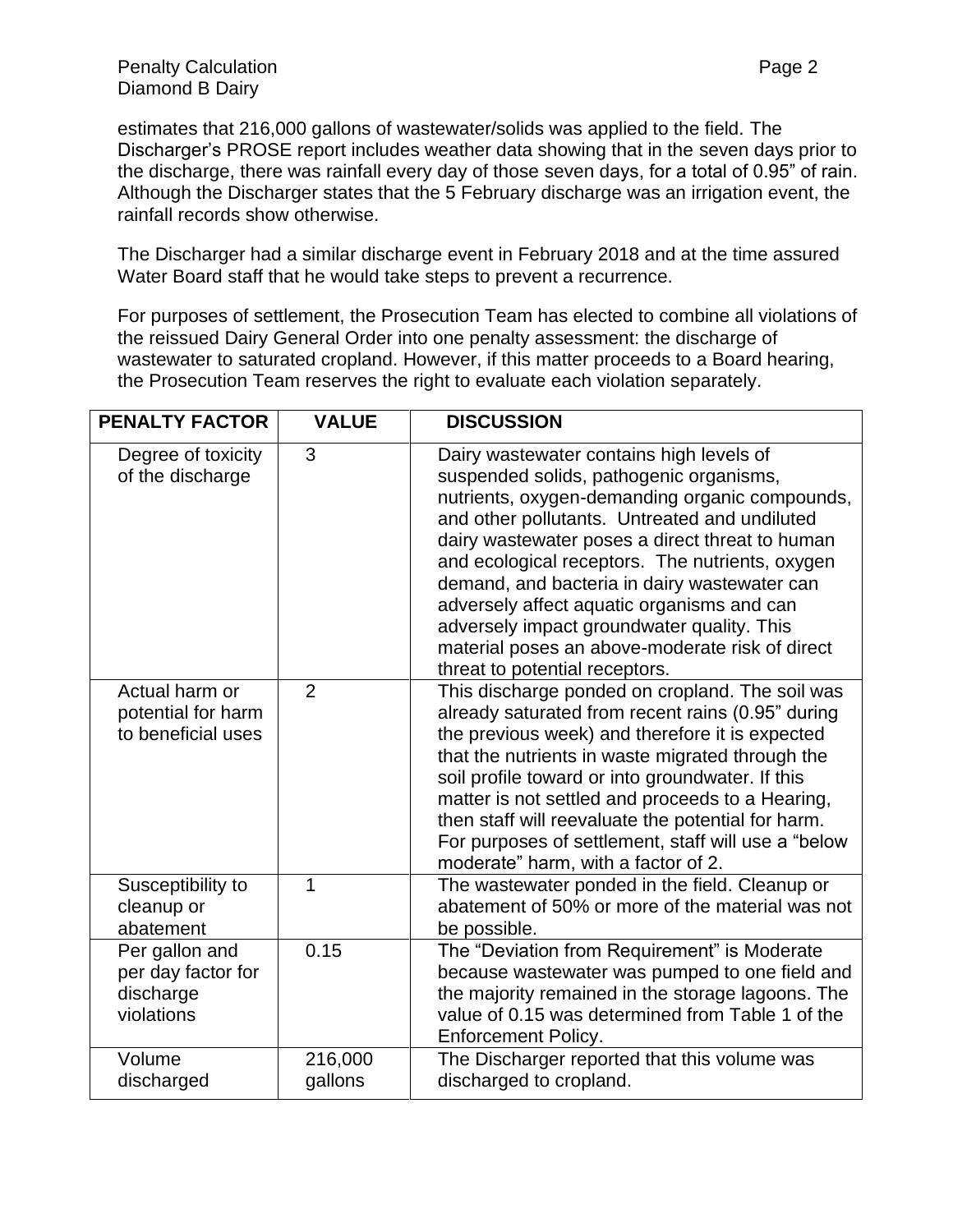| <b>PENALTY FACTOR</b>                       | <b>VALUE</b> | <b>DISCUSSION</b>                                                                                                                                                                                                                                                                                                                                                                                                                                                                                                                                                                                                                                        |
|---------------------------------------------|--------------|----------------------------------------------------------------------------------------------------------------------------------------------------------------------------------------------------------------------------------------------------------------------------------------------------------------------------------------------------------------------------------------------------------------------------------------------------------------------------------------------------------------------------------------------------------------------------------------------------------------------------------------------------------|
| Adjustment for<br>high volume<br>discharges | \$2/gallon   | The maximum per-gallon penalty is \$10/gallon.<br>However, the 2017 Enforcement Policy allows a<br>"high volume discount" between \$2/gallon and<br>\$10/gallon when more than 100,000 gallons is<br>discharged. For settlement purposes, it is<br>appropriate to use a value of \$2. If this matter<br>were to proceed to Hearing, then the Prosecution<br>Team may revise the high volume discount.                                                                                                                                                                                                                                                    |
| Days of discharge                           | 8            | According to the Discharger's PROSE report, the<br>discharge occurred on 5 February 2019. Water<br>Board staff found that the manure/wastewater was<br>still ponded during the inspection on 13 February<br>2019, and due to the weather, it is expected that<br>the ponded manure/wastewater remained on the<br>field for some additional time. If this matter goes<br>to Hearing, then the days of violation may be<br>revised. However, Water Code section 13350<br>states that the penalty is based on gallons<br>discharged or days of discharge, but not both. At<br>this time, the Prosecution Team has elected to<br>use the gallons discharged. |
| <b>Initial Liability</b>                    | \$64,800     | The liability is calculated as per gallon factor<br>(0.15) multiplied by the number of gallons<br>(216,000) multiplied by the liability per gallon<br>(\$2/gallon).                                                                                                                                                                                                                                                                                                                                                                                                                                                                                      |

| <b>Adjustments for Discharger Conduct</b> |              |                                                                                                                                                                                                                                                                                                                                                                                                                                                                                                                                                                                                                                          |
|-------------------------------------------|--------------|------------------------------------------------------------------------------------------------------------------------------------------------------------------------------------------------------------------------------------------------------------------------------------------------------------------------------------------------------------------------------------------------------------------------------------------------------------------------------------------------------------------------------------------------------------------------------------------------------------------------------------------|
| <b>PENALTY FACTOR</b>                     | <b>VALUE</b> | <b>DISCUSSION</b>                                                                                                                                                                                                                                                                                                                                                                                                                                                                                                                                                                                                                        |
| Culpability                               | 1.1          | The Discharger had been contacted by Water Board<br>staff in February 2018 for the same issue: application<br>of an excessive amount of wastewater and manure<br>to saturated cropland. The Discharger assured staff<br>that he would implement steps to permanently fix the<br>problem. A reasonable and prudent discharger would<br>have implemented the steps and managed his<br>lagoon to prevent the need to discharge during the<br>winter. A Culpability factor of at least 1.1 is<br>appropriate; however, if this matter proceeds to<br>Hearing then staff will reevaluate the Discharger's<br>culpability and may increase it. |
| Cleanup and<br>Cooperation                | 1.0          | It was not possible to clean up the manure which had<br>ponded on the cropland. The Discharger submitted<br>the required PROSE.                                                                                                                                                                                                                                                                                                                                                                                                                                                                                                          |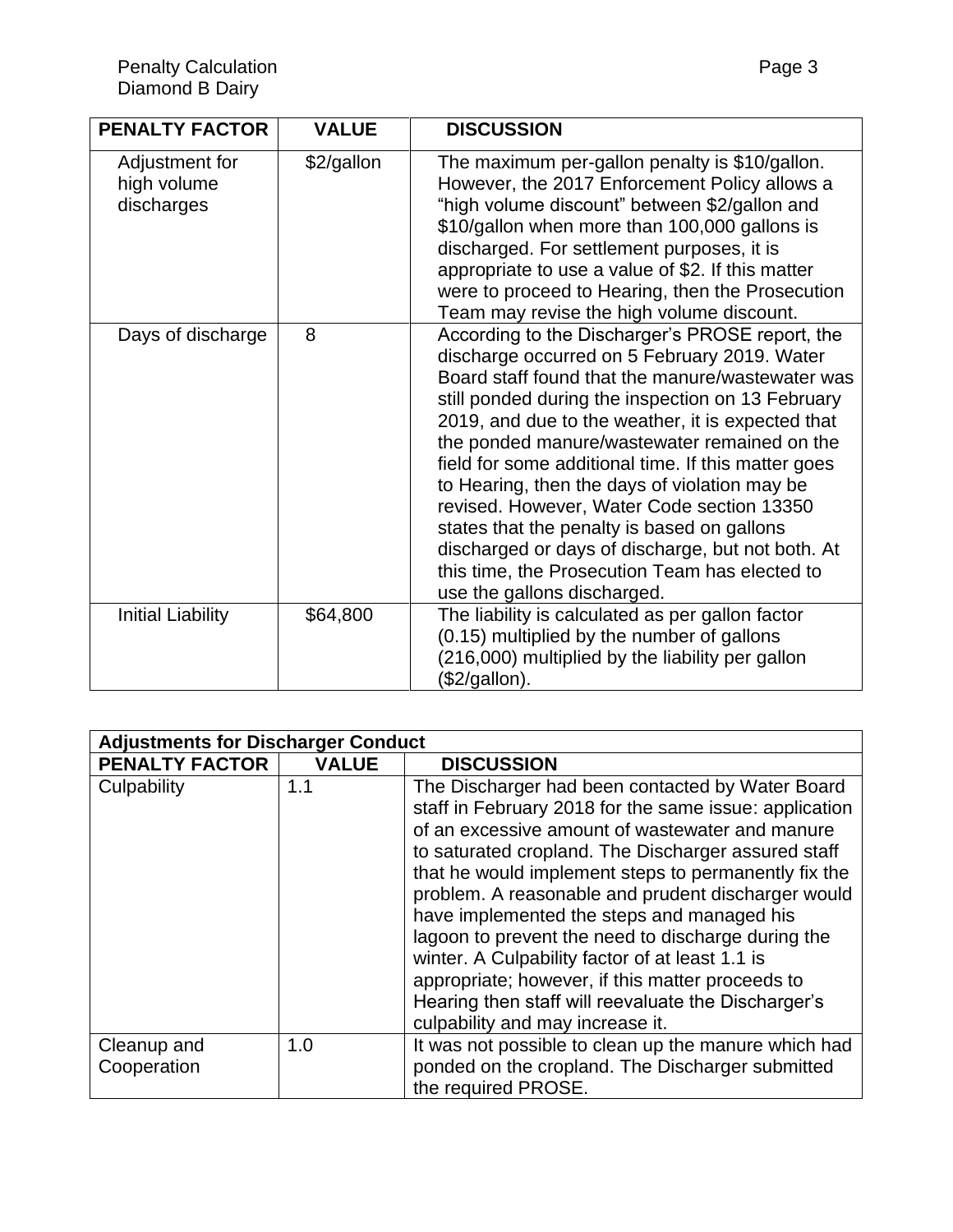| <b>Adjustments for Discharger Conduct</b> |              |                                                                                                                      |
|-------------------------------------------|--------------|----------------------------------------------------------------------------------------------------------------------|
| <b>PENALTY FACTOR</b>                     | <b>VALUE</b> | <b>DISCUSSION</b>                                                                                                    |
| <b>History of Violations</b>              | 1.0          | There is no known history of violations for which the<br>Central Valley Water Board has taken formal<br>enforcement. |
| <b>Total Base Liability</b>               | \$71,280     | The base liability is calculated as the initial liability<br>multiplied by each of the above three factors.          |

The Enforcement Policy states that five other factors must be considered before obtaining the final liability amount.

| <b>Other Factor Considerations</b> |            |                                                                                               |
|------------------------------------|------------|-----------------------------------------------------------------------------------------------|
| Ability to pay and                 | <b>No</b>  | The Discharger owns at least two dairies and                                                  |
| continue in                        | adjustment | operates at least three dairies in Stanislaus                                                 |
| business                           |            | County. According to the Discharger's 2017<br>Annual Report, the Diamond B Dairy contains an  |
|                                    |            | average of 687 milk cows and 393 heifers.                                                     |
|                                    |            | Wastewater is applied to 93 acres of cropland.                                                |
|                                    |            | The value of the milk cows alone is                                                           |
|                                    |            | approximately \$687,000 (687 milk cows x                                                      |
|                                    |            | \$1,000/cow). The dairy is an on-going business<br>which generates profits. Absent other      |
|                                    |            | information, the Prosecution Team finds that the                                              |
|                                    |            | Discharger has an ability to pay the penalty and                                              |
|                                    |            | continue in business.                                                                         |
| Economic benefit                   | \$30,613   | The violation occurred because the dairy lagoon                                               |
|                                    |            | was pumped to cropland at a time when irrigation<br>was not necessary for crop health. The    |
|                                    |            | Discharger should have cleaned out the lagoon                                                 |
|                                    |            | the previous summer or fall, in order to ensure                                               |
|                                    |            | adequate storage during the winter. The                                                       |
|                                    |            | Discharger's lagoon holds 7,755,361 gallons of                                                |
|                                    |            | wastewater. Assuming that 50% of the manure<br>slurry in the lagoon should have been pumped   |
|                                    |            | out, and assuming the cost of a tanker is \$75 per                                            |
|                                    |            | 9,500 gallons applied, the Discharger avoided a                                               |
|                                    |            | cost of at least \$30,613 by failing to empty the                                             |
|                                    |            | lagoon prior to the rainy season. If this matter<br>goes to Hearing, the Prosecution Team may |
|                                    |            | request additional information and may revise the                                             |
|                                    |            | economic benefit.                                                                             |